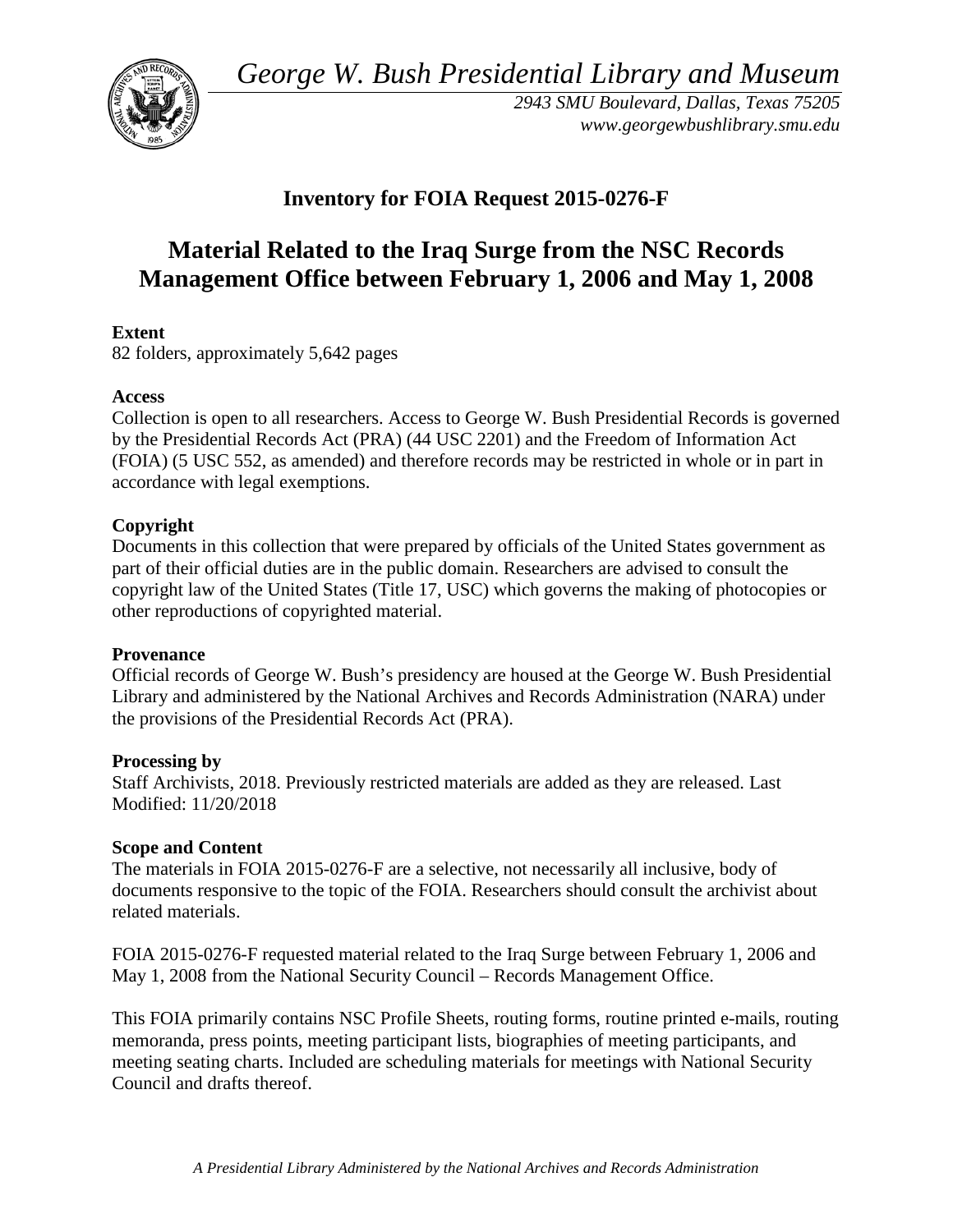It should be noted that many of the documents in this FOIA have been closed due to National Security classification and/or exemptions of the Freedom of Information Act.

#### **System of Arrangement**

 The materials in FOIA 2015-0276-F are a systematic body of documents responsive to the topic of the FOIA. Researchers should consult an archivist about related materials.

 Documents responsive to this FOIA were found in these collection areas – Staff Member Office Files.

Staff Member Office Files are maintained at the folder level by staff members within their individual offices and document all levels of administration activity.

Staff Member Office Files are processed at the folder level, that is, individual documents are not selected and removed from a folder for processing. While this method maintains folder integrity, it frequently results in the incidental processing of documents that are not wholly responsive to the subject area.

#### **Related Collections and FOIA Requests** -

#### 2014-0226-F[1]

National Security Council – Records and Access Management

Memcons and Telcons

Telcon with President Jalal Talabani of Iraq, 02/25/2006 Telcon with Prime Minister Nouri Maliki of Iraq, 04/16/2007 Telcon with Prime Minister Nouri Maliki of Iraq, 09/10/2007 Telcon with Prime Minister Nouri al-Maliki of Iraq, 12/17/2007 Telcon with Prime Minister Nouri Maliki of Iraq, 02/06/2008 Telcon with Vice President Adil Abdul-Mahdi of Iraq, 04/09/2008 Telcon with President Jalal Talabani of Iraq, 04/09/2008 Telcon with Prime Minister Nouri al-Maliki of Iraq, 04/29/2008

The following is a list of documents and folders processed in response to FOIA 2015-0276-F:

#### **Box 1**

#### **Staff Member Office Files**

 National Security Council – Records and Access Management PRS Originals 0702024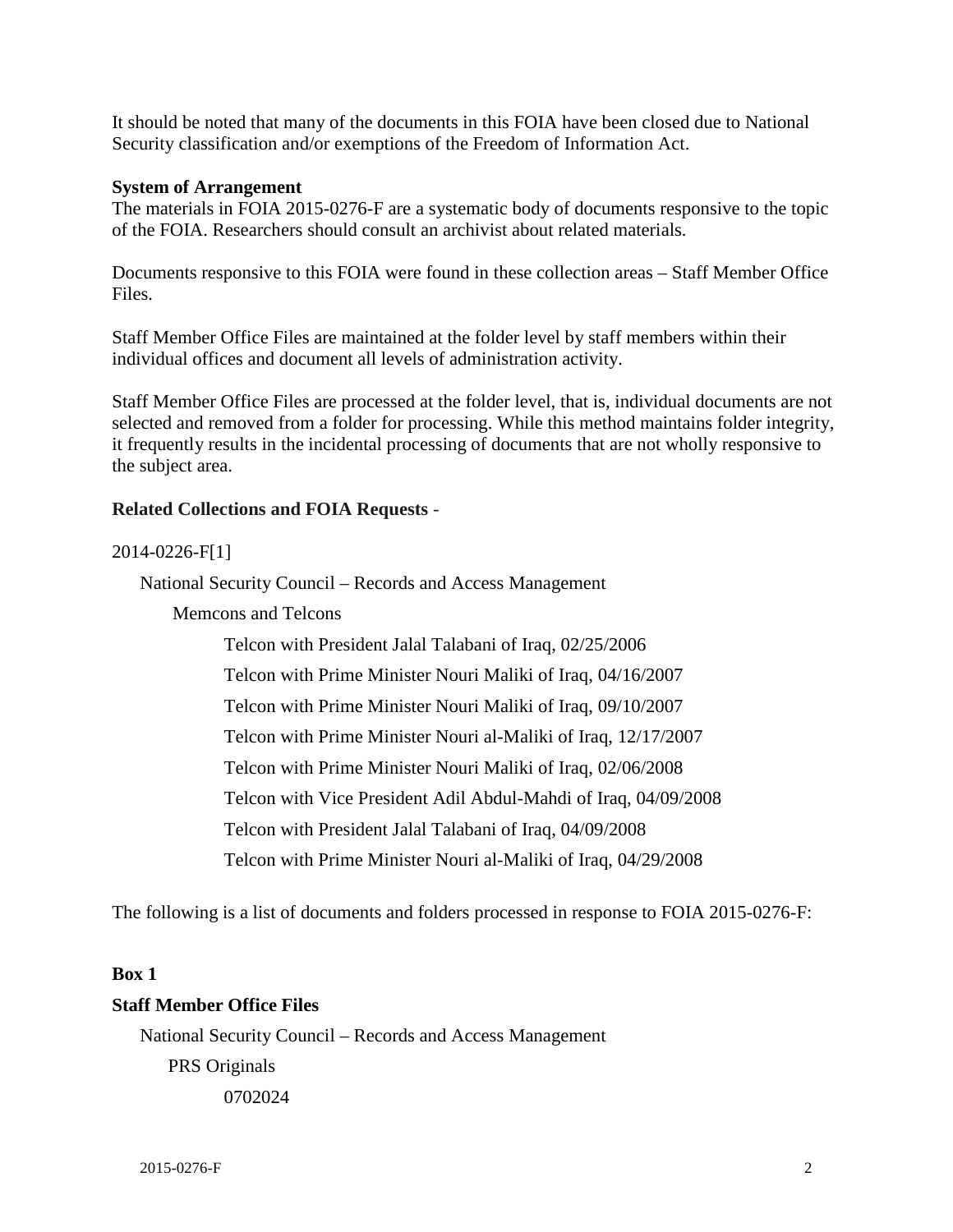0705404

0705438

0802576

General Files

Iraq Updates 2006, 0000-4999 [1]

Iraq Updates 2006, 0000-4999 [2]

Iraq Updates 2006, 0000-4999 [3]

Iraq Updates 2006, 0000-4999 [4]

Iraq Updates 2006, 5000-End [1]

Iraq Updates 2006, 5000-End [2]

Iraq Updates 2007, 0000-4999 [1]

Iraq Updates 2007, 0000-4999 [2]

Iraq Updates 2007, 0000-4999 [3]

Iraq Updates 2007, 0000-4999 [4]

Iraq Updates 2007, 5000-End [1]

Iraq Updates 2007, 5000-End [2]

Iraq Updates 2007, 5000-End [3]

Iraq Updates 2007, 5000-End [4]

## **Box 2**

National Security Council – Records and Access Management

General Files

Iraq Updates 2008. 0000-4999 [1]

Iraq Updates 2008, 0000-4999 [2]

Iraq Updates 2008, 0000-4999 [3]

Iraq Updates 2008, 0000-4999 [4]

#### Memcons and Telcons

Telcon with Vice President Tariq al-Hashimi of Iraq, 04/09/2008

#### NSC Meetings

Iraq, 02/13/2006 Iraq, 02/24/2006 Iraq, 02/27/2006 Iraq, 03/10/2006 Iraq, 03/22/2006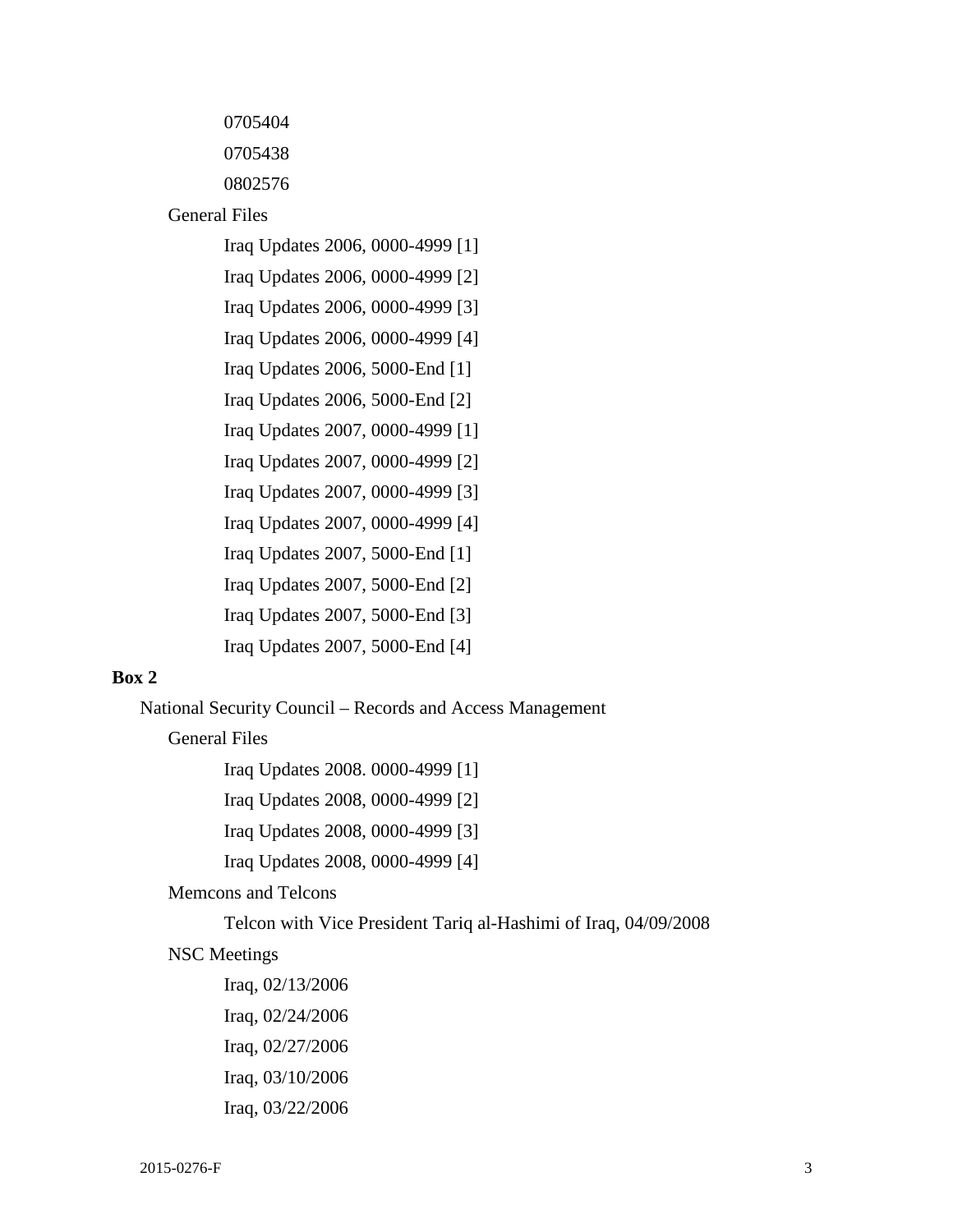Iraq, 03/29/2006 Iraq, 04/07/2006 Iraq, 04/28/2006 Iraq, 05/05/2006 Iraq, 05/26/2006 Iraq, 06/28/2006 Iraq, 07/19/2006 Iraq, 09/15/2006 Iraq, 10/27/2006 Iraq, 12/18/2006 Iraq, 12/23/2006

#### **Box 3**

National Security Council – Records and Access Management

NSC Meetings

Iraq, 01/08/2007 Iraq, 02/07/2007 Iraq, 02/14/2007 Iraq, 03/02/2007 Iraq, 03/19/2007 Iraq, 03/26/2007 Iraq, 04/02/2007 Iraq Policy Execution, 04/16/2007 Iraq, 04/23/2007 Iraq Policy Execution, 04/30/2007 Iraq Policy Execution, 05/07/2007 Iraq Policy Execution, 05/30/2007 Iraq, 06/13/2007 Iraq, 06/25/2007 Iraq, 07/09/2007

#### **Box 4**

National Security Council – Records and Access Management

NSC Meetings

Iraq, 07/16/2007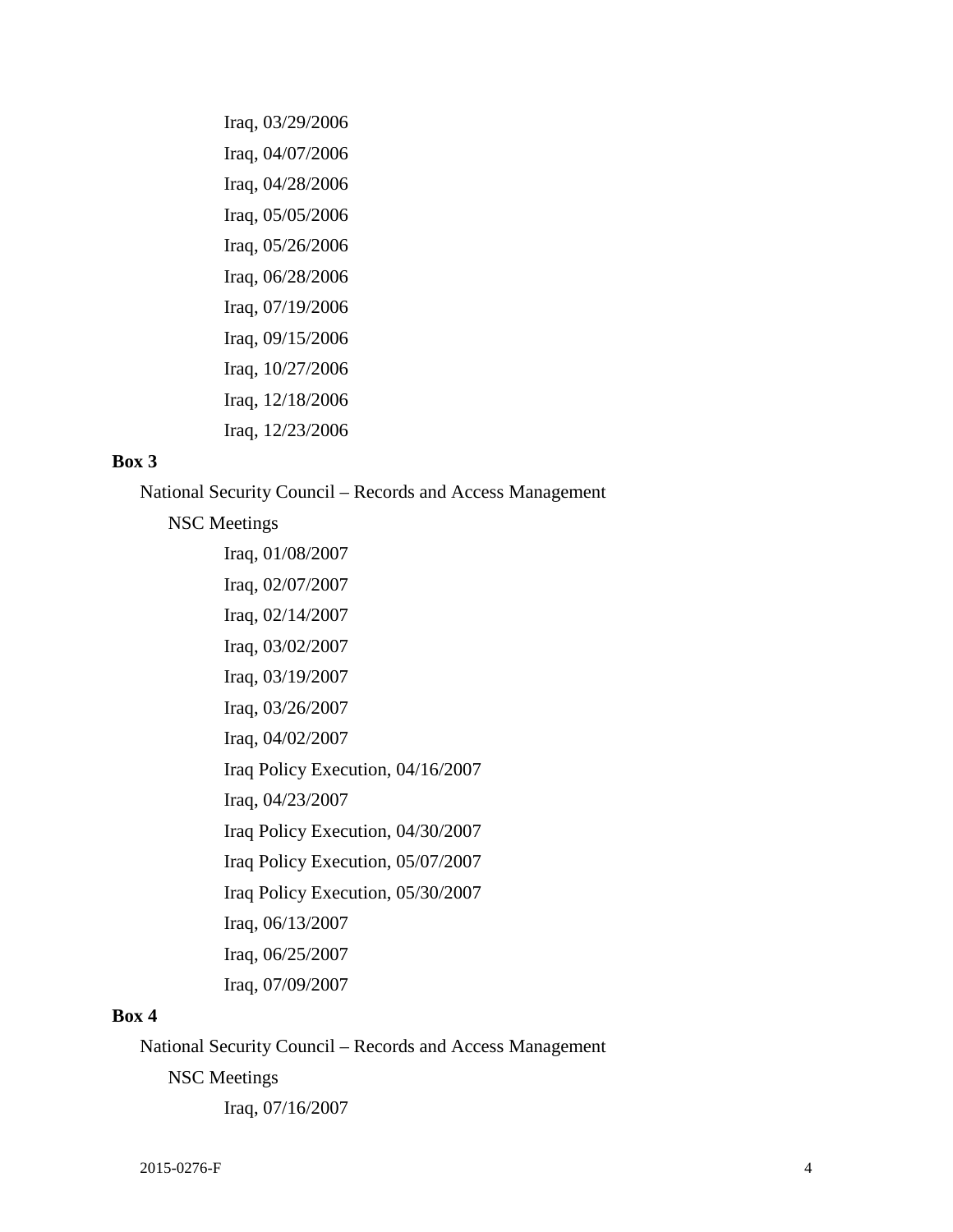Iraq, 07/23/2007 Iraq, 08/01/2007 Iraq, 08/08/2007 Iraq, 08/13/2007 Iraq, 08/24/2007 Iraq, 09/24/2007 Iraq, 10/01/2007 Iraq, 10/10/2007 Iraq, 10/15/2007 Iraq, 10/17/2007 Iraq, 10/22/2007 Iraq, 10/29/2007 Iraq, 11/05/2007 Iraq, 11/14/2007 Iraq, 11/19/2007

#### **Box 5**

National Security Council – Records and Access Management

NSC Meetings

Iraq, 11/26/2007 Iraq, 12/03/2007 Iraq, 12/10/2007 Iraq, 12/17/2007 Iraq, 01/08/2008 Iraq, 01/23/2008 Iraq, 01/28/2008 Iraq, 02/06/2008 Iraq, 02/11/2008 Iraq, 02/22/2008 Iraq, 05/05/2008 Iraq, 05/12/2008

President Has Seen Files

 Binder – Meetings of the President's Interagency Team on Iraq, Camp David, 06/12/2006-06/13/2006 [1]